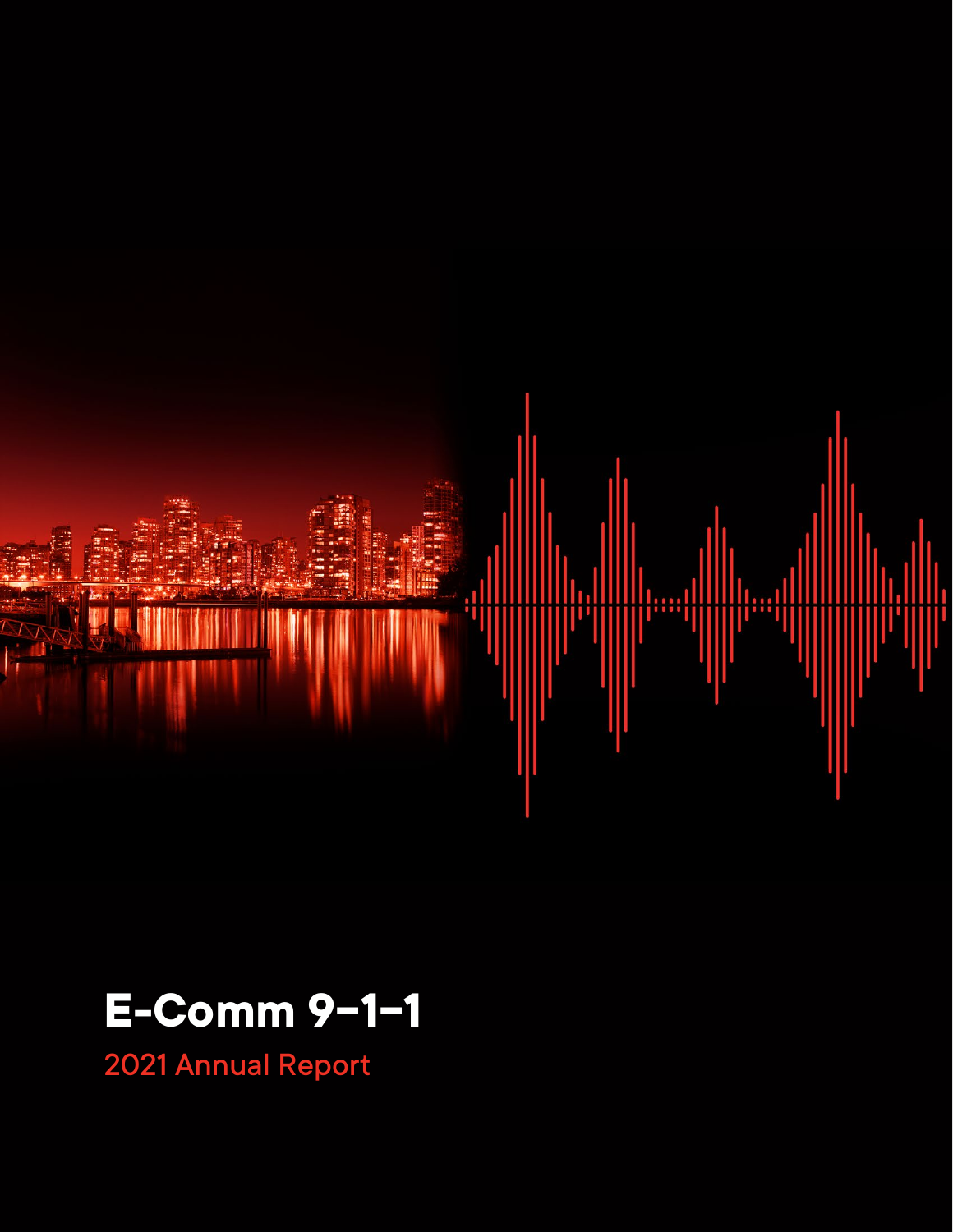## **CORPORATE OVERVIEW**

## **ABOUT E-COMM**

### **Who we are Today**

E-Comm was established in 1997 under the provincial Emergency Communications Corporations Act. As the primary emergency communication services agency for British Columbia, E-Comm has played a pivotal role in keeping British Columbians safe and helping to protect communities for more than 20 years. As the *first*, first responders, E-Comm's staff provide a critical entry point to emergency response by working behind the scenes to connect people with police, fire and ambulance and maintaining the technology used by first responders.

### **VISION**

Safer communities in British Columbia through excellence in public safety communications.

### **MISSION**

Deliver exceptional emergency communications to the public and first responders that help save lives and protect property.

### **VALUES**

Our values guide how we carry out our work. Developed and defined by our staff, we are proud of our values: Respect, Integrity, Collaboration, Accountability and Service.

### **WHAT WE DO**

### **Wide-Area Radio Network**

E-Comm owns and operates the largest multi-jurisdictional radio network of its kind in British Columbia. The system is highly resilient with multiple layers of redundancy to survive natural disasters of various kinds. Currently, BC Emergency Health Services, all police agencies and 17 fire departments in Metro Vancouver and Abbotsford use E-Comm's radio network to communicate their essential messages.

### **Technology Services**

E-Comm provides a variety of secure, mission-critical technology services that support its own operations and those of its public safety partners, including multi-jurisdictional computer-aided dispatch systems, records management systems and electronic mapping services. E-Comm's in-house Technology Services team has the depth and breadth of experience to support a diverse range of software, systems and platforms to ensure continuity of service 24/7.

### **9-1-1 Call-Answer, Police and Fire Dispatch Services**

In 2021, E-Comm answered more than 2 million 9-1-1 calls on behalf of 25 regional districts throughout British Columbia. The organization currently provides dispatch services to 33 police agencies and 40 fire departments in B.C. E-Comm's consolidated, multi-jurisdictional dispatch provides the ability to deliver top-tier technology to smaller communities and enhanced mutual-aid possibilities which greatly enhance responder and public safety.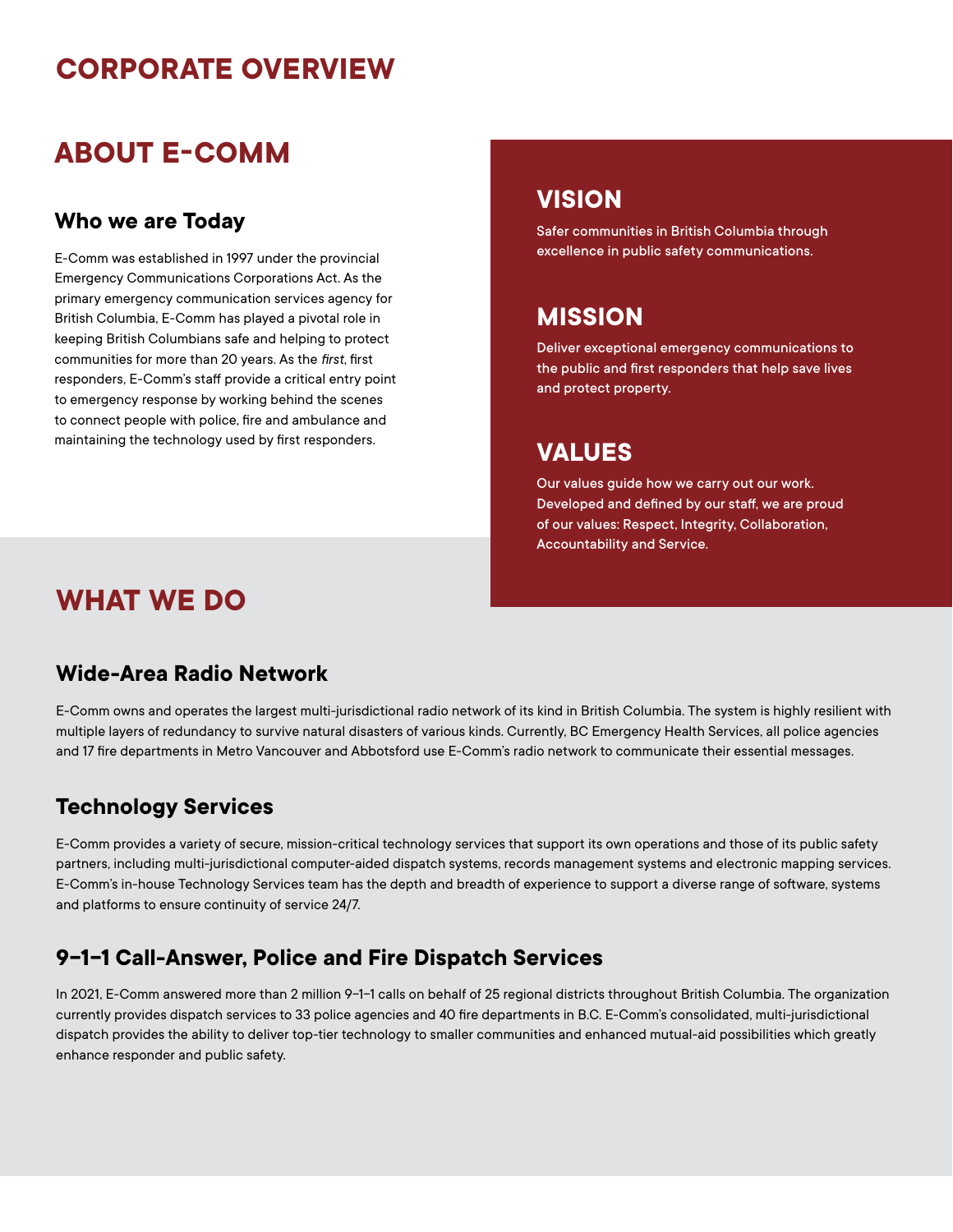## **TABLE OF CONTENTS**



This Annual Report was published on June 23, 2022.



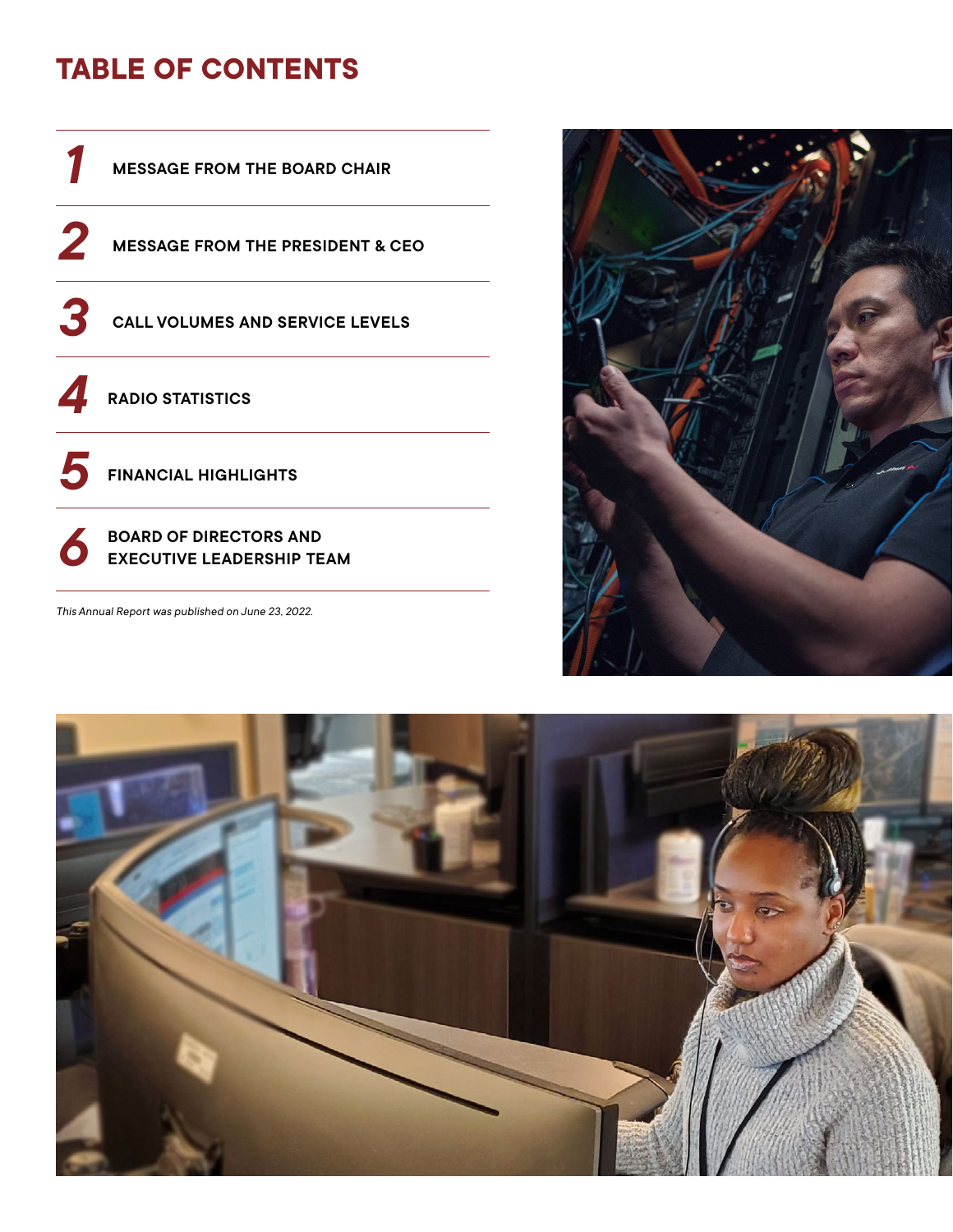## <span id="page-3-0"></span>**MESSAGE FROM THE BOARD CHAIR**



It would be an understatement to say that the strain felt by all emergency services in 2021 was extraordinary. Through the COVID-19 and the opioid health crises, extreme heat, forest fires and major flooding events, all emergency responders were stretched to the maximum in 2021, including E-Comm staff. As the *first* first responders, our staff set aside the personal impacts of these critical events to be there for British Columbians in need of help. From Operations, to Technology, to Corporate Services, on behalf of the Board of Directors, I want to thank everyone at E-Comm who came to work day after day, around the clock, providing the best services they could under extreme circumstances.

There is little doubt that last year's extraordinary events created operational challenges everywhere. On top of these, E-Comm had already been experiencing ongoing challenges related to police communication services for some time, particularly for non-emergency call-taking.

Delivering reliable, continuous, high-quality services that meet the needs of first responders and public safety is one of E-Comm's key commitments outlined in **[\(a\)SPIRE—E-Comm's 2025](https://www.ecomm911.ca/strategic-plan/download-the-report/)  [Strategic Plan](https://www.ecomm911.ca/strategic-plan/download-the-report/)**. In support of this commitment, the organization, with the Board's involvement, conducted a fulsome review of our police communication operations to identify ways to return

our current service level performance to the high standards we pride ourselves on.

This *Operations Review*, completed in mid-2021, confirmed a need for additional funding and resourcing, as well as significant opportunities to change the way we deliver our services. We are working closely with our partner agencies to explore what this new way of offering services will be. I have every confidence in E-Comm's leadership team to determine the innovative solutions needed to address our current challenges, and to best position the organization to respond to the public's evolving emergency communications needs.

Further to the operational changes under review, we are also evaluating the governance structure of the organization to ensure it continues to meet the public's, first responders' and E-Comm's current and future requirements.

E-Comm's Board of Directors provides oversight to the organization's strategic planning and direction, financials and operating results. As a great first step, E-Comm added a new board seat for representation from the southern Vancouver Island region. This was a long time coming and helps to ensure the police agencies for which E-Comm provides call-taking and dispatch services on Vancouver Island have appropriate representation in discussions about the future of the organization. This is one step of many required to modernize our existing governance structure. More to come on that over the next year.

Our world has changed dramatically since the beginning of the pandemic. Major social justice movements like Defund the Police and Black Lives Matter, and attention to the important issue of Missing and Murdered Indigenous Women and Girls, have reaffirmed the need to relook at how racialized and marginalized members of our society are supported, especially during times of crisis. In 2020, the Special Committee on Reforming the Police Act was appointed to make recommendations on the modernization of policing across the province, particularly as it pertains to increasingly complex concerns like mental health and wellness and evaluating the scope of systemic racism within B.C.'s police agencies. Although E-Comm has embarked upon on our journey to listen and learn around Truth and Reconciliation and Equity, Diversity and Inclusion, more efforts need to be made in these areas. This remains a large and important space of opportunity for the organization. And the time to start this work is now. E-Comm's Board of Directors and Leadership Team are committed to taking the necessary actions to ensure our organization remains inclusive and provides equitable access to our services for everyone.

Emergency services in British Columbia are facing significant challenges in 2022 and beyond. Although we may not know yet what the bumps in the road will be, rest assured that as an organization, E-Comm is ready to shift and respond so we can best support our public safety partners and deliver vital emergency communications services to the public.

**Doug Campbell**, Board Chair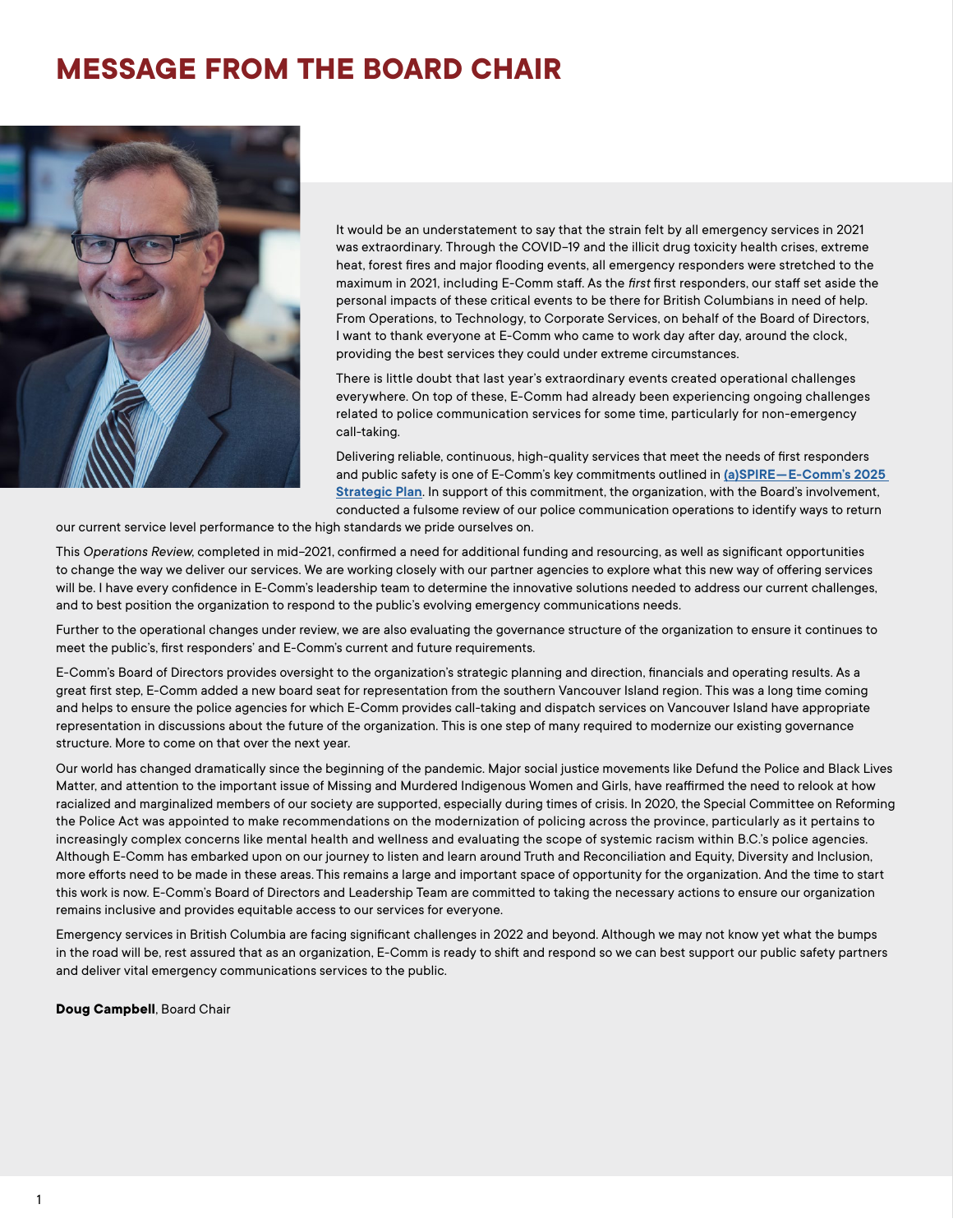## <span id="page-4-0"></span>**MESSAGE FROM THE PRESIDENT AND CEO**



This past year brought with it the highest call volume since E-Comm answered its first 9-1-1 call in 1999—more than 2 million calls. This represents a 12 per cent increase over call volumes in 2020, with 9 out of 10 of the busiest days in E-comm's history taking place in 2021.

It is within this context I want to acknowledge the dedication and commitment of our staff. They showed up 24/7 to ensure British Columbians received the help they need from first responders, and continued to offer help during a time when stress and demands remained high in both their personal and professional lives.

Whether answering someone's call for help, dispatching first responders to the scene or supporting the organization in other ways, working in emergency communications is a challenging job under normal circumstances. On our busiest day, we received nearly 8,000 9-1-1 calls, or the equivalent of one call every 12 seconds. It is not surprising then that this past year took a toll on our staff and, in response, E-Comm has used additional funding received to improve the professional support resources available for our employees. We have more to do and are continuing to explore other ways to support our staff's health and wellness.

The volume of calls we received in 2021 impacted our ability to respond as quickly as we have in the past. Wait times for callers on emergency lines hit levels that are unacceptable to us.

Our standard is to answer 95 per cent of 9-1-1 calls within five seconds. In 2021, we were only able to hit this measure 92 per cent of the time.

When unforeseen circumstances the province experienced last summer continued into the fall, E-Comm made tough decisions on policy and operational changes to allow for immediate improvements.

Despite these actions, the higher level of demand and strain has not disappeared completely. Instead, call volumes continue to increase and are predicted to rise even higher this summer with COVID-19-related restrictions now lifted. We know the capacity of all emergency first responders will be stretched thin, including E-Comm's *first* first responders.

A full review of our existing service delivery model that was conducted in 2021, particularly in police communications, confirmed a significant need for both increased funding and resourcing. It also pointed out that for E-Comm to meet the demands being placed on our organization, we need to evolve our operational process and procedure, and the way we provide services to our partners and the public. We are currently working with our partners on a transformation plan to ensure E-Comm can continue to serve the needs of the public and first responders.

While we experienced many challenges in 2021, we also had our share of success. The transfer of a Next Generation 9-1-1 (NG9-1-1) voice call between E-Comm's Lower Mainland emergency communications centre and Calgary 9-1-1 took place in April. This testing was the first step of many taken last year to validate the technology before building out the new system, which starts in 2022. The enhanced NG9-1-1 network will not only allow for improved services in terms of technology, but also offers numerous opportunities to evaluate call processes and to provide more equitable access to 9-1-1 services across British Columbia. As E-Comm prepares for this provincial transition, we are working closely with all levels of government to ensure this modernized 9-1-1 system will meet the growing needs of emergency communications, both now and into the future.

The Wide-Area Radio Network continues to be one of many mission-critical tools that sets our organization apart, as first responders rely on their radios for both their own safety and the safety of the public when responding to critical situations. We welcomed Pitt Meadows Fire & Rescue Services as users of this technology last fall—growing our total number of first responder radio partners to more than three dozen agencies.

One of our first municipal users also joined E-Comm's radio system in 2021. The Vancouver Park Rangers often work closely with police, fire or ambulance to resolve concerns within Vancouver's expansive park and recreation network. As contract users of our radio system, the Park Rangers can now communicate within their own teams and directly with first response agencies using the radio network's interoperability. These strong communications options during emergent events play a critical role in keeping our parks safe for all community members.

I would like to close as I opened—calling out the hard work and dedication of all E-Comm staff throughout a very challenging year. Our people have a direct relationship with both first responders and the public—they are the link that ensures the right resources respond to emergencies experienced by British Columbians. Through all of E-Comm's challenges and accomplishments in 2021, the resilience of our employees has been remarkable.

**Oliver Grüter-Andrew**, President & CEO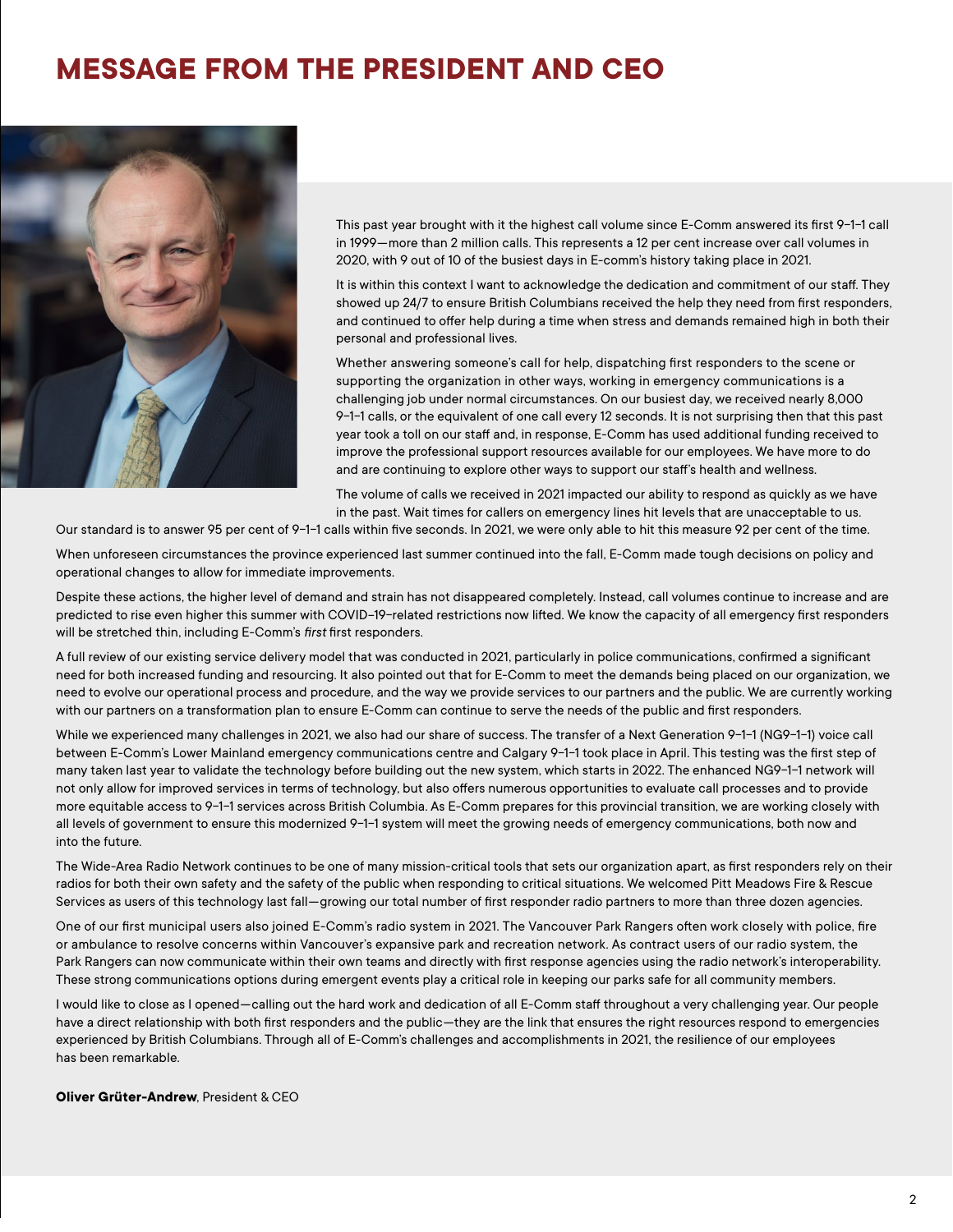## <span id="page-5-0"></span>**CALL VOLUMES AND SERVICE LEVELS**

Unprecedented strain on British Columbia's emergency response services in 2021 severely impacted E-Comm's ability to meet service level targets. In 2021, 2,082,994 calls were placed to 9-1-1, with 92 per cent of them answered within target of five seconds or less.

The availability of 9-1-1 service was 100 per cent.

#### **NUMBER OF 9-1-1 CALLS PER MONTH**



#### **POLICE AND FIRE EMERGENCY CALLS**

In 2021, E-Comm staff managed 594,102 police emergency calls and 117,936 fire emergency calls on behalf of the agencies for which we provide dispatch service.

#### **Police Emergency Calls by Month**



*84 per cent of police emergency calls were answered in less than 10 seconds.*



#### **Fire Emergency Calls by Month**

*90 per cent of fire emergency calls were answered in less than 15 seconds.*



#### **9-1-1 CALLS FOR POLICE, FIRE AND AMBULANCE 9-1-1 CALLS FROM LANDLINES AND CELLPHONES**

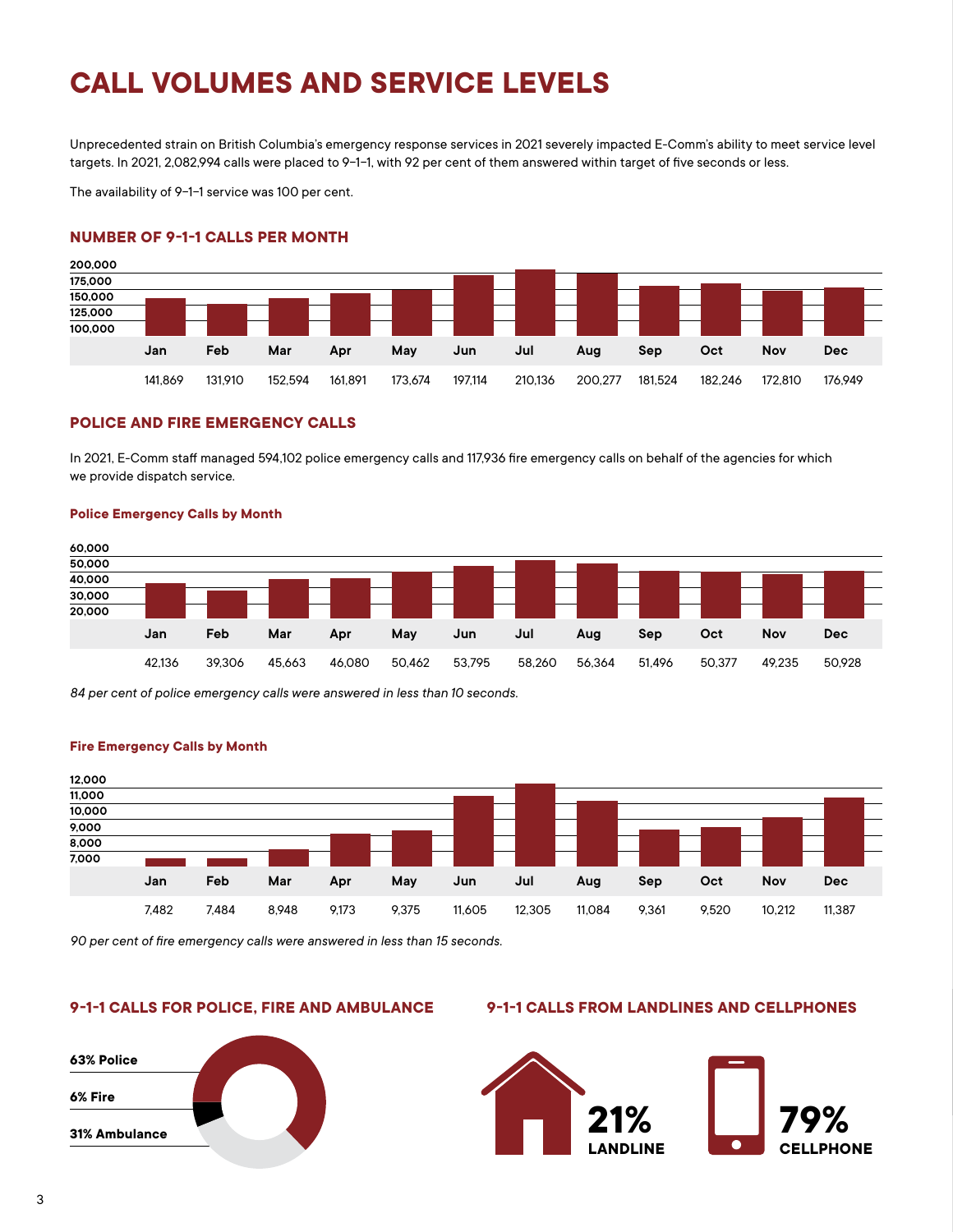## <span id="page-6-0"></span>**RADIO STATISTICS**





Municipalities with all three emergency services (police, fire, ambulance) on the E-Comm Wide-Area Radio Network

**100%**  Network availability

**53,996,361**  Total number of radio transmissions

**336,632,692** Total seconds of airtime

**Nearly 13,000**  Total number of radios available to be used on the network

### **September 14, 2021**

Pitt Meadows Fire & Rescue Services began communicating on the E-Comm Wide-Area Radio Network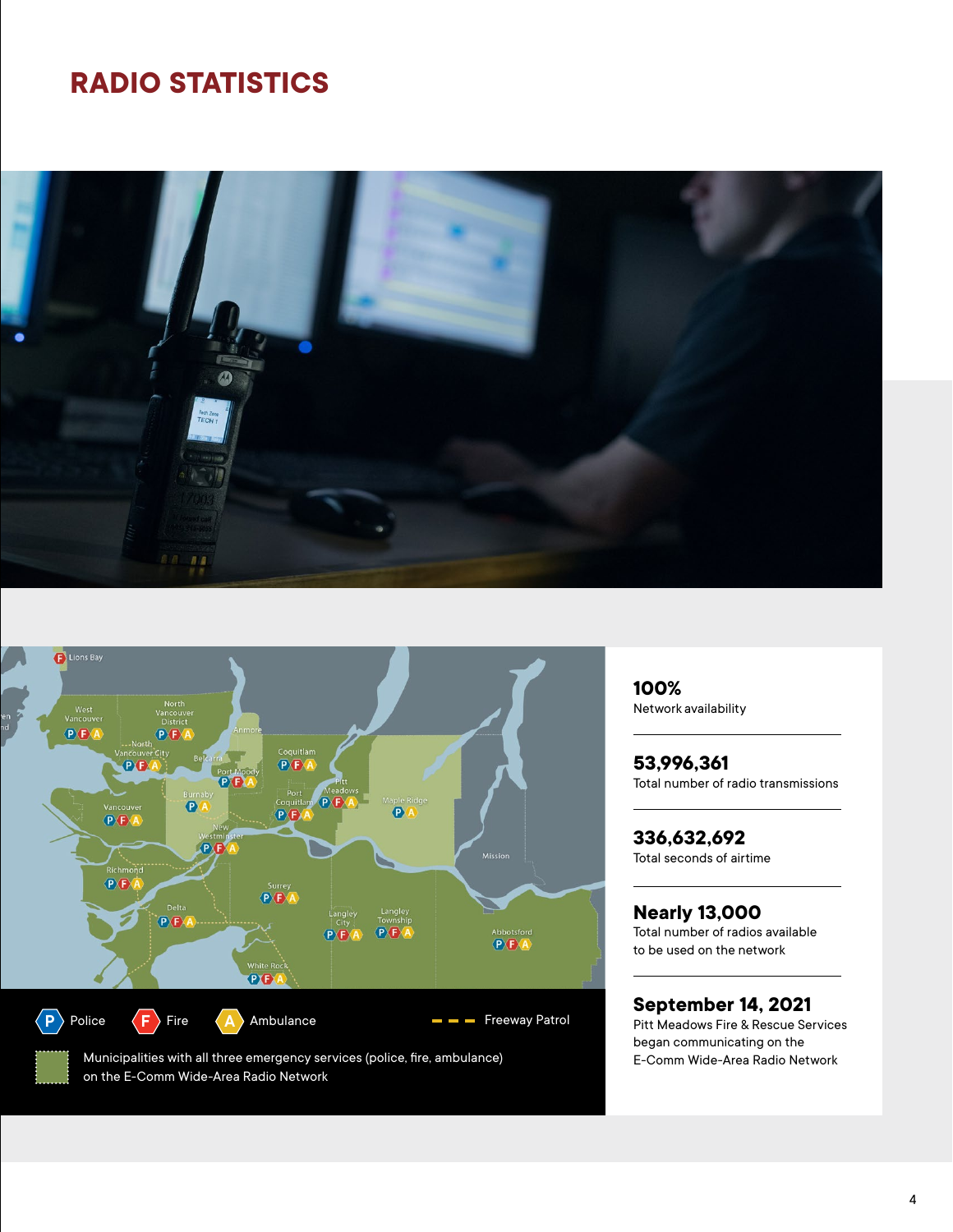## <span id="page-7-0"></span>**2021 FINANCIAL HIGHLIGHTS**

### **Statement of Operations and Net Assets**

|                                                | 2021        | 2020       |
|------------------------------------------------|-------------|------------|
| Revenue                                        | 83.497.346  | 79.793.667 |
| Direct operating expenses                      | 75.151.182  | 69.933.948 |
|                                                | 8.346.164   | 9.859.719  |
| <b>Other expenses</b>                          |             |            |
| Amortization and other                         | 6.307.013   | 6,380,826  |
| Interest expenses                              | 4.298.621   | 4.421.759  |
|                                                | 10.605.634  | 10,802,585 |
| 'Deficiency of revenue over expenses           | (2,259,470) | (942, 866) |
| Unrestricted net assets, beginning of year     | (420,609)   | 522.257    |
| Unrestricted net assets (deficit), end of year | (2,680,079) | (420,609)  |

E-Comm ended the year with a deficiency of revenue over expenses of \$2.3M. This further adds to the organization's net deficit, increasing it to \$2.7 million. This net deficit is wholly attributable to Dispatch Operations.

Similar to our partner agencies and many other organizations, the COVID-19 pandemic continued to have an impact on our 2021 financial results. Pandemic-related direct operating expenditures were \$217K in 2021. Furthermore, we experienced additional salary cost impacts related to COVID-19, such as sick entitlements.

E-Comm again saw no growth in the dispatch services base in 2021. Dispatch operations salaries (overtime) continue to be the main contributing factor to the net deficit. Funding remains a challenge as the revenues received in dispatch do not cover the costs incurred. In addition, we have not been able to hire up to funded staffing levels, further exacerbated by higher attrition, which in turn increases overtime required to address operationally required backfill and skill-set shortages. Management continue to focus on strategies to address recruitment, training, mentoring and retention.

E-Comm's Wide-Area Radio Network members again saw a shared radio levy decrease in 2021. Actual expenditures were lower than budgeted resulting in levy rebates to most members due to a combination of factors, including: decreased operating expenses, mainly in radio salaries (timing of hiring), reduced capital expenditures in facilities and projects due to supply chain and other delays. This has resulted in an average radio levy decrease of 4.4 per cent to radio members and an accumulated 2021 year-end radio reserve balance of \$7.7M.

The dispatch levy increases for 2022 are materially higher than past years with average increases as follows: 20.0 per cent for Lower Mainland (LMD) police dispatch; 21.0 per cent for LMD fire dispatch, 13.6 per cent for 9-1-1 call answer; and 10.9 per cent for Vancouver Island (VI) police dispatch. E-Comm is focused on the steps necessary to get our emergency operations division back on a sustainable path—financially, operationally and organizationally. Discussions are ongoing with our partner agencies to ensure we align funding with growth in volume and the nature of the calls and activities, which results in a need for increased resourcing to support dispatch service delivery and related service level targets. The aggregated radio levy amount increases in 2021 is 4.5 per cent. Radio levies continue to provide a sustainable means of funding for technology evolution of this mission critical asset.

E-Comm's radio, technology and contracted services continue to demonstrate the financial and operational benefits realized with consolidation, optimization and economies of scale.

While past growth has been a significant achievement, we recognize that investment in human resources and innovation projects as well as technology is required for the organization to evolve to meet the current expectations and future needs of our public safety partners.

*Full copies of E-Comm`s 2021 Audited Financial Statements, including the Auditor`s Report to the Shareholders and Notes to the Financial Statements are available at [ecomm911.ca.](https://www.ecomm911.ca/)*

1Adjusted for new agency participation; actual shared levy increases will vary by agency based on their specific metrics, such as actual number of radios.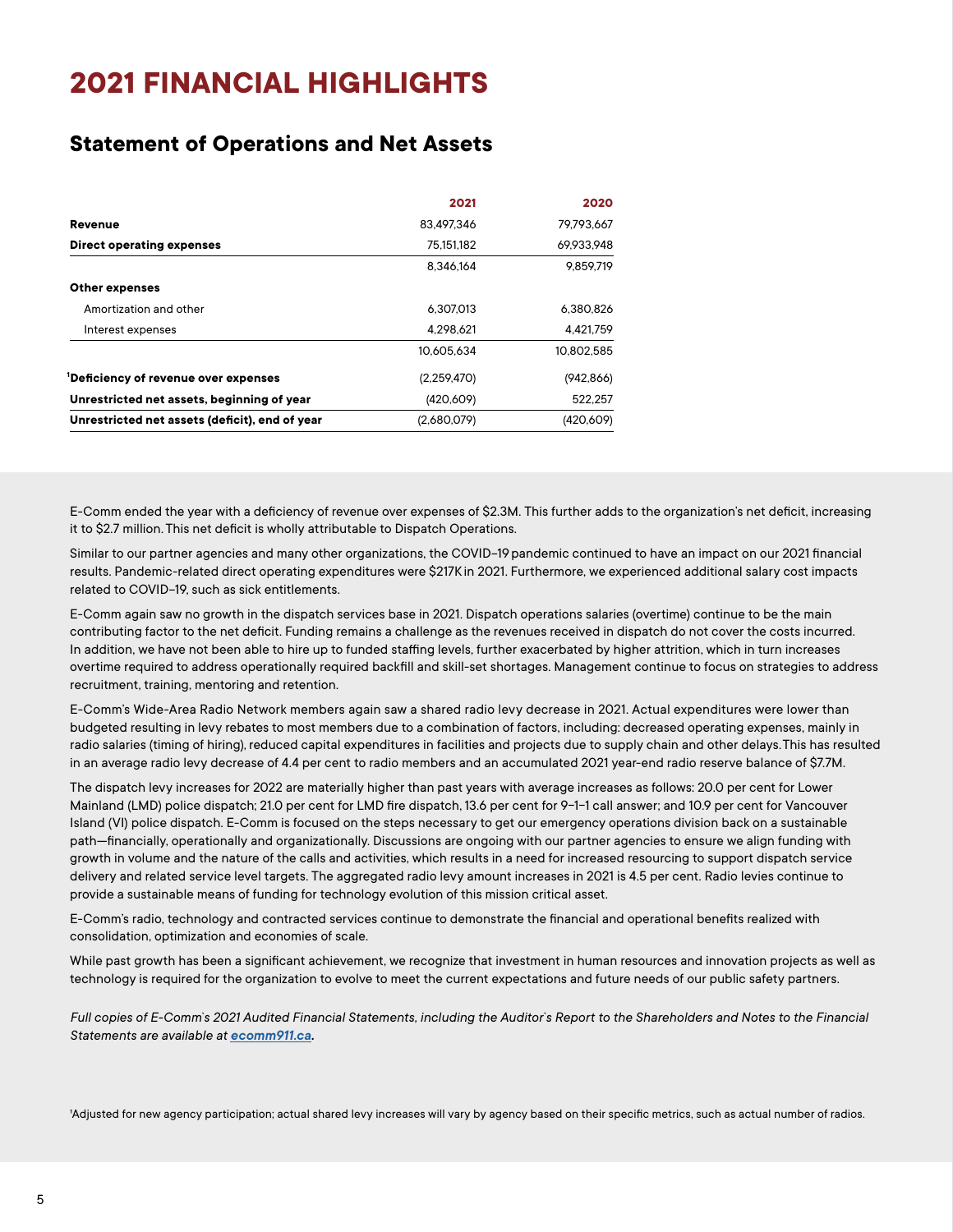## <span id="page-8-0"></span>**BOARD OF DIRECTORS**

A 22-member Board of Directors provides governance to E-Comm and is responsible for overseeing the company's strategic direction, finances and operating results. Management is accountable to the Board of Directors for the day-to-day operations and administration of the company. This is a list of E-Comm Board members in 2021.

#### **Independent Directors**

| <b>Doug Campbell</b>       | <b>Board Chair</b>                                                                                           |  |
|----------------------------|--------------------------------------------------------------------------------------------------------------|--|
| <b>Barry Forbes</b>        |                                                                                                              |  |
| Nancy Kotani               |                                                                                                              |  |
| <b>Denise Nawata</b>       |                                                                                                              |  |
| <b>Director</b>            | Nominee of:                                                                                                  |  |
| <b>Aniz Alani</b>          | City of Abbotsford                                                                                           |  |
| <b>Lois Karr</b>           | <b>RCMP</b>                                                                                                  |  |
| <b>Joe Keithley</b>        | Cities of Burnaby, Coquitlam, New Westminster, Port Coquitlam, Port Moody, Village of Belcarra (Seat 1 of 2) |  |
| <b>Melanie Kerr</b>        | City of Delta/Delta Police Board                                                                             |  |
| <b>Warren Lemcke</b>       | Vancouver Police Board                                                                                       |  |
| <b>Nancy McCurrach</b>     | Cities of Burnaby, Coquitlam, New Westminster, Port Coquitlam, Port Moody, Village of Belcarra (Seat 2 of 2) |  |
| <b>Jen McCutcheon</b>      | Metro Vancouver and TransLink                                                                                |  |
| <b>Nicole MacDonald</b>    | Cities of Maple Ridge and Pitt Meadows                                                                       |  |
| <b>Mary Sue Maloughney</b> | <b>Provincial Government</b>                                                                                 |  |
| <b>Bill McNulty</b>        | City of Richmond                                                                                             |  |
| <b>Paul Mochrie</b>        | City of Vancouver                                                                                            |  |
| <b>Doug Scott</b>          | <b>Provincial Government</b>                                                                                 |  |
| <b>Richard Walton</b>      | City of North Vancouver, District of North Vancouver, District of West Vancouver, Village of Lions Bay       |  |
| <b>Wilson Wan</b>          | <b>BC Emergency Health Services</b>                                                                          |  |
| <b>Terry Waterhouse</b>    | Cities of Surrey, Langley and White Rock, Township of Langley (Seat 1 of 2)                                  |  |
| <b>Colin Watson</b>        | Capital Regional District and E-Comm's Southern Vancouver Island police agency partners                      |  |
| <b>Mike Welte</b>          | Independent Police Boards (Abbotsford, New Westminster, Port Moody, Transit Police, West Vancouver)          |  |
| <b>Ed Wolfe</b>            | Cities of Langley, Surrey and White Rock, Township of Langley (Seat 2 of 2)                                  |  |

#### **Executive Leadership Team**

| Oliver Grüter-Andrew    | President & CEO                                              |
|-------------------------|--------------------------------------------------------------|
| <b>Beatrix Nicolato</b> | <b>Senior Executive Advisor</b>                              |
| Al Horsman              | Interim Vice-President & Chief Financial Officer             |
| <b>Greg Conner</b>      | Vice-President, People and Culture                           |
| Sarah Sidhu             | Vice-President, Legal and Governance                         |
| <b>Stephen Thatcher</b> | Vice-President, Operations                                   |
| <b>Tony Gilligan</b>    | Vice-President of Technology Services                        |
| <b>Nancy Blair</b>      | <b>Chief Transformation Officer</b>                          |
| <b>Jasmine Bradley</b>  | <b>Executive Director, Communications and Public Affairs</b> |
| <b>Suzanne Halliday</b> | Executive Director, Data, Analytics and Decision Support     |
| <b>Tracy Lim</b>        | <b>Executive Director, Emergency Communications Centres</b>  |